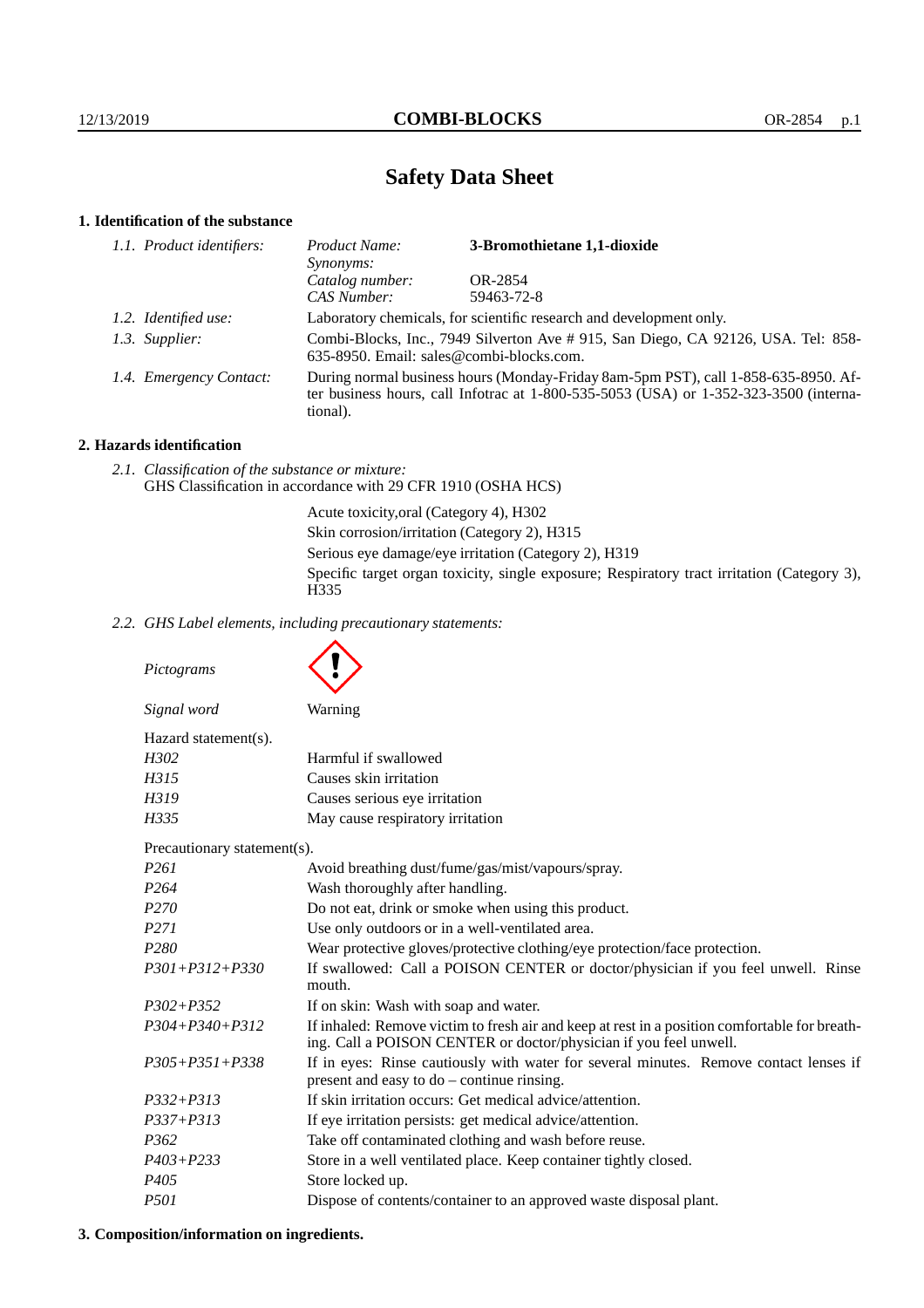*3.1. Substances*

| <b>COMPONENT</b>             | <b>CLASSIFICATION</b> | CONCENTRATION |
|------------------------------|-----------------------|---------------|
| l-d10x1de<br>3-Bromothietane | H319, H335            | $100\,$<br>_  |

See Section 2 for full text of hazard statements.

#### **4. First aid measures**

*4.1. Description of first aid measures.*

| General advice:          | Consult a physician. Show this safety data sheet to the doctor in attendance. Move out of<br>dangerous area.                                         |
|--------------------------|------------------------------------------------------------------------------------------------------------------------------------------------------|
| If inhaled:              | Remove victim to fresh air and keep at rest in a position comfortable for breathing. Call a<br>POISON CENTER or doctor/physician if you feel unwell. |
| In case of skin contact: | Wash with soap and water.                                                                                                                            |
| In case of eye contact:  | Rinse cautiously with water for several minutes. Remove contact lenses if present and<br>easy to $do$ – continue rinsing.                            |
| If swallowed:            | Call a POISON CENTER or doctor/physician if you feel unwell. Rinse mouth.                                                                            |
|                          | $M_{\rm tot}$ interestent constructions and effects leads and can ded aloned.                                                                        |

*4.2. Most important symptoms and effects, both acute and delayed:*

See Section 2.2 and/or in Section 11.

*4.3. Indication of any immediate medical attention and special treatment needed:* No data.

#### **5. Fire fighting measures**

- *5.1. Extinguishing media:* Use dry sand, dry chemical or alcohol-resistant foam for extinction.
- *5.2. Special hazards arising from the substance or mixture:* Carbon monoxide, hydrogen bromide, sulfur oxides.
- *5.3. Advice for firefighters:* Wear self-contained breathing apparatus for firefighting if necessary.
- *5.4. Further information:* No data available.

#### **6. Accidental release measures**

- *6.1. Personal precautions, protective equipment and emergency procedures:* Ensure adequate ventilation. Use personal protective equipment.
- *6.2. Environmental precautions:* Should not be released into the environment. See Section 12 for additional ecological information.
- *6.3. Methods and materials for containment and cleaning up:* Sweep up or vacuum up spillage and collect in suitable container for disposal.
- *6.4. Reference to other sections:* Refer to protective measures listed in Sections 8 and 13.

#### **7. Handling and storage**

- *7.1. Precautions for safe handling:* Avoid contact with skin and eyes. Avoid inhalation of vapour or mist. Keep away from sources of ignition - No smoking. Take measures to prevent the build up of electrostatic charge. For precautions see section 2.2.
- *7.2. Conditions for safe storage, including any incompatibilities:* Store refrigerated. Keep container tightly closed in a dry and well-ventilated place. Containers which are opened must be carefully resealed and kept upright to prevent leakage.
- *7.3. Specific end use(s):* Laboratory chemicals, for scientific research and development only.

#### **8. Exposure Controls / Personal protection**

*8.1. Control parameters:*

*Components with workplace control parameters:* Contains no substances with occupational exposure limit values. *8.2. Exposure controls:*

*Appropriate engineering controls:* Ensure that eyewash stations and safety showers are close to the workstation location. Ensure adequate ventilation, especially in confined areas. Use only under a chemical fume hood.

*Personal protective equipment:*

Eye/face protection: Wear appropriate protective eyeglasses or chemical safety goggles as described by OSHA's eye and face protection regulations in 29 CFR 1910.133 or European Standard EN166.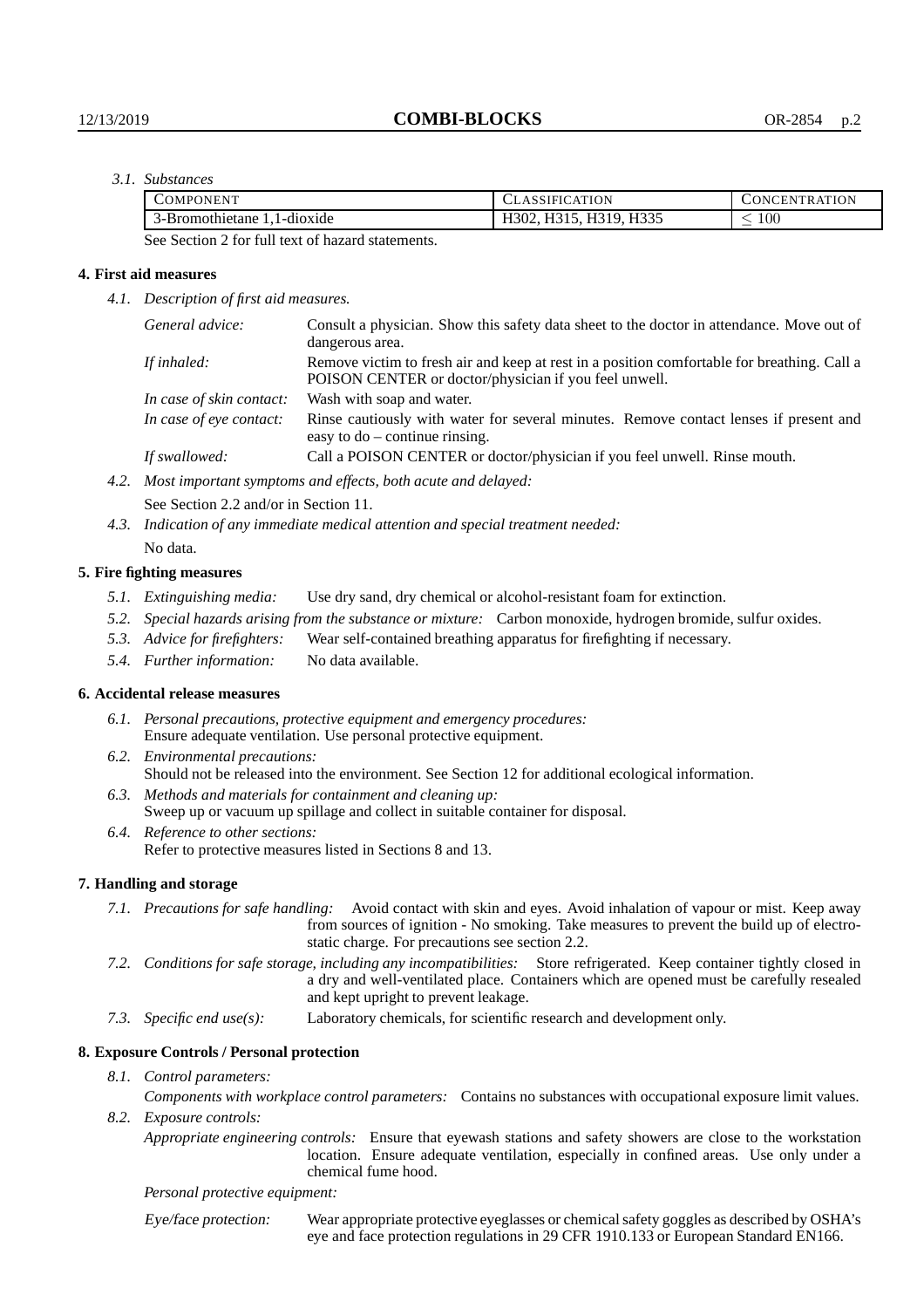| Skin protection:                   | Handle with gloves. Gloves must be inspected prior to use. Use proper glove removal                                                                  |
|------------------------------------|------------------------------------------------------------------------------------------------------------------------------------------------------|
|                                    | technique (without touching glove's outer surface) to avoid skin contact with this product.                                                          |
|                                    | Dispose of contaminated gloves after use in accordance with applicable laws and good                                                                 |
|                                    | laboratory practices. Wash and dry hands                                                                                                             |
| <b>Body Protection:</b>            | Complete suit protecting against chemicals, Flame retardant antistatic protective clothing.                                                          |
|                                    | The type of protective equipment must be selected according to the concentration and<br>amount of the dangerous substance at the specific workplace. |
| <b>Respiratory protection:</b>     | No protective equipment is needed under normal use conditions.                                                                                       |
| Control of environmental exposure: | Prevent further leakage or spillage if safe to do so. Do not let product enter<br>drains.                                                            |

# **9. Physical and chemical properties**

*9.1. Information on basic physical and chemical properties*

| (a)                | Appearance:                                   | Solid                |
|--------------------|-----------------------------------------------|----------------------|
| (b)                | Odour:                                        | No data              |
| (c)                | Odour Threshold:                              | No data              |
| (d)                | pH:                                           | No data              |
| (e)                | Melting point/freezing point:                 | $140 - 160^{\circ}C$ |
| (f)                | Initial boiling point and boiling range:      | No data              |
| (g)                | Flash point:                                  | No data              |
| (h)                | Evaporatoin rate:                             | No data              |
| (i)                | Flammability (solid, gas):                    | No data              |
| (i)                | Upper/lower flammability or explosive limits: | No data              |
| $\rm(k)$           | Vapour pressure:                              | No data              |
| (1)                | Vapour density:                               | No data              |
| (m)                | Relative density:                             | No data              |
| (n)                | Water solubility:                             | No data              |
| $\left( 0 \right)$ | Partition coefficient: n-octanol/water:       | No data              |
| (p)                | Auto-ignition:                                | No data              |
| (q)                | Decomposition temperature:                    | No data              |
| (r)                | Viscosity:                                    | No data              |
| (s)                | Explosive properties:                         | No data              |
| (t)                | Oxidizing properties:                         | No data              |
|                    |                                               |                      |

*9.2. Other safety information:*

| Formula          | $C_3H_5BrO_2S$ |
|------------------|----------------|
| Molecular weight | 185.0          |
| CAS Number       | 59463-72-8     |

# **10. Stability and reactivity**

|  | 10.1. Reactivity | No data |
|--|------------------|---------|
|--|------------------|---------|

- *10.2. Chemical stability* Stable under recommended storage conditions.
- *10.3. Possibility of hazardous reactions* No data
- *10.4. Conditions to avoid*
- *10.5. Incompatible material* No data.
- *10.6. Hazardous decomposition products:*

Hazardous decomposition products formed under fire conditions: Carbon monoxide, hydrogen bromide, sulfur ox-

|                               | ides.          |
|-------------------------------|----------------|
| Other decomposition products: | No data        |
| In the event of fire:         | See Section 5. |

# **11. Toxicological information**

*11.1 Information on toxicological effects*

| Acute toxicity:            | Harmful if swallowed. |
|----------------------------|-----------------------|
| Skin irritation/corrosion: | No data available.    |